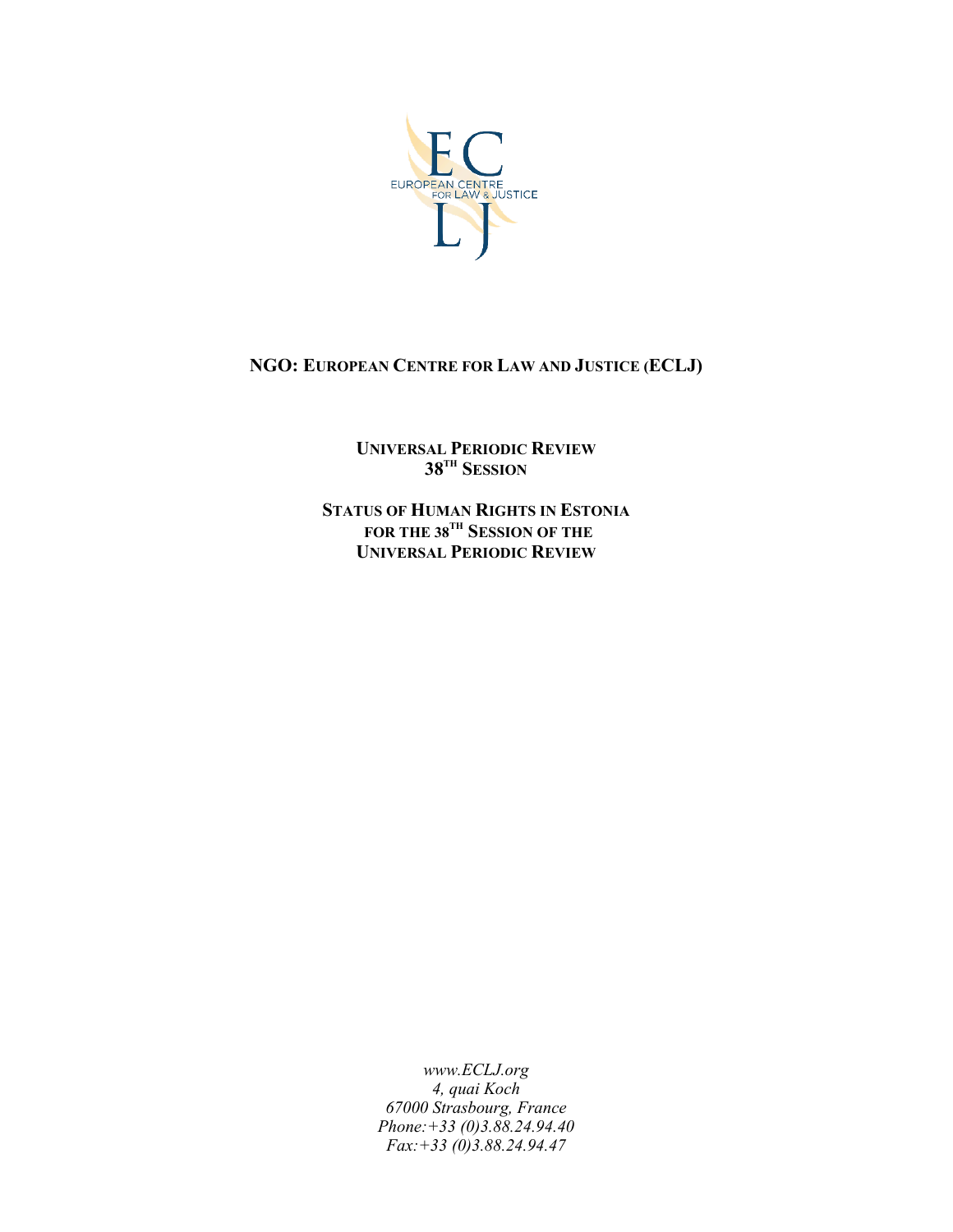## **Status of Human Rights in Estonia for the 38th Session of the Universal Periodic Review**

#### **Introduction**

1. The European Centre for Law and Justice (ECLJ) is an international, non-governmental organisation dedicated to promoting and protecting human rights around the world. The ECLJ holds Special Consultative Status before the United Nations Economic and Social Council. The purpose of this report is to provide an update on human trafficking in the Republic of Estonia (Estonia) for the  $38<sup>th</sup>$ Session of the Universal Periodic Review (UPR).

#### **Background**

2. Estonia is an eastern European country with a population of approximately 1.2 million people<sup>1</sup>. The country is predominately non-religious, with  $\frac{54\%}{9}$  identifying as non-religious and  $\frac{16\%}{9}$  as unspecified<sup>2</sup> . Of the remaining religious population 16% identify as Orthodox Christian, 9% as Lutheran, and 2% as Christian other 3 .

3. Estonia'<sup>s</sup> was last reviewed by the UPR working group in January of 2016. As <sup>a</sup> result of that review numerous countries recommended that Estonia "[t]ake further measures to preven<sup>t</sup> trafficking in persons in investigating and prosecuting offenders and provide effective suppor<sup>t</sup> and redress to victims, as well as step up efforts to raise awareness about human trafficking"<sup>4</sup> .

4. During the previous UPR cycle, Estonia served as <sup>a</sup> source country for human trafficking, meaning that Estonian citizens were at risk for being trafficked abroad to other countries<sup>5</sup>. However, over the pas<sup>t</sup> few years, Estonia has shifted from being <sup>a</sup> source country to being <sup>a</sup> destination country, meaning that people are being trafficked to Estonia from other countries<sup>6</sup>. As one report states:

Until <sup>a</sup> few years ago, trafficking of human beings in Estonia was primarily <sup>a</sup> problem for the Estonian people themselves – they were exploited both domestically and in more prosperous Western Countries.

Unfortunately, today we have reached the point where people from third-countries are being exploited in Estonia. We have become a destination country for human trafficking<sup>7</sup>.

5. Thus, human trafficking in Estonia still remains an issue today.

### **Legal background:**

6. Under the Estonian Penal Code Division 6 Section 133 states:

§ 133. Trafficking in human beings

(1) Placing <sup>a</sup> person in <sup>a</sup> situation where he or she is forced to work under unusual conditions, engage in prostitution, beg, commit <sup>a</sup> criminal offence or perform other disagreeable duties or keeping <sup>a</sup> person in such situation, if such act is performed through deprivation of liberty, violence, deceit, threatening to cause damage, by taking advantage of dependence on another person, helpless or vulnerable situation of the person, is punishable by one to seven years' imprisonment<sup>8</sup>.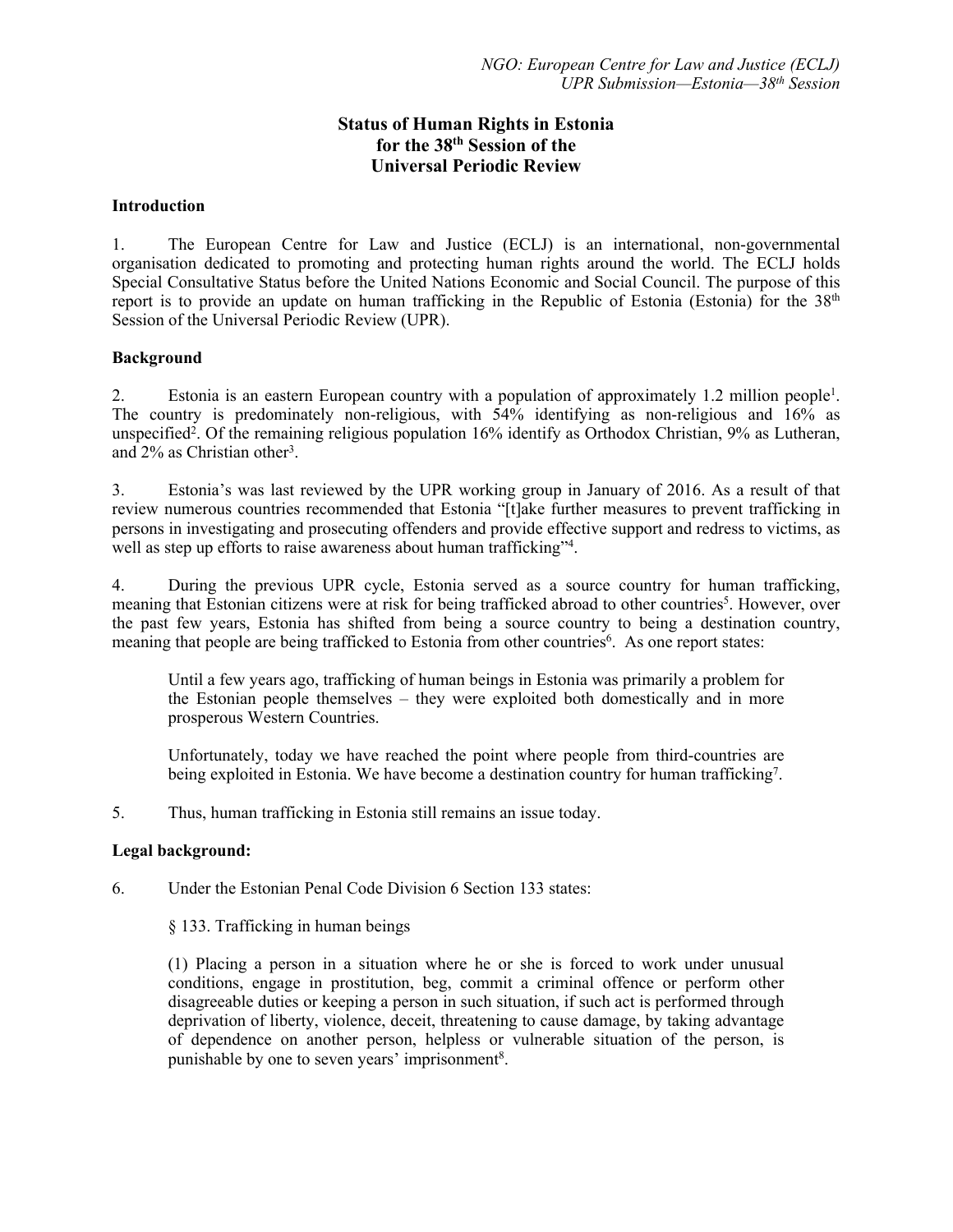7. The penal code also punishes those who provide aid and assistance to human traffickers for the purpose of trafficking.

§ 133 ^1 Support to human trafficking

(1) Transportation, delivery, escorting, acceptance, concealment or accommodation without prior authorisation of a person place in a situation specified in subsection 133 (1) of this Code or aiding without prior authorisation his or her forced acts in any other way, is punishable by up to five years' imprisonment.

(2) The same act if:

1) committed against two or more persons;

2)committed against <sup>a</sup> person of less than eighteen years of age;

3) committed against <sup>a</sup> person in <sup>a</sup> helpless situation;

4) committed by taking advantage of official position, is punishable by two to ten years' imprisonment 9 .

8. Furthermore, in 2003 Estonia passed the Victim Support Act which is designated to provide aid and assistance to victims of human trafficking:

(1) This Act provides the bases for state organisation of victim support, organisation of conciliation and women's suppor<sup>t</sup> centre service, organisation of victim suppor<sup>t</sup> service to victim of trafficking in human beings and sexually abused minor, compensation for the cost of the psychological care paid within the framework of provision of victim suppor<sup>t</sup> service and the organisation of paymen<sup>t</sup> of state compensation to victims of crimes of violence (hereinafter compensation)<sup>10</sup>.

9. While Estonia does have legal protections in place, the International Covenant on Civil and Political Rights (ICCPR) contains within it multiple provisions that would serve as further acknowledgement and protection of victims of human trafficking. Under Article 8 of the ICCPR:

1. No one shall be held in slavery; slavery and the slave-trade in all their forms shall be prohibited.

2. No one shall be held in servitude.

3. (a) No one shall be required to perform forced or compulsory labour $^{11}$ .

10. Furthermore, as <sup>a</sup> party to the ICCPR, Estonia has an obligation to protect the rights enshrined within. Article 8 of the ICCPR states:

1. No one shall be held in slavery; slavery and the slave-trade in all their forms shall be prohibited.

2. No one shall be held in servitude<sup>12</sup>.

11. Furthermore, under the Universal Declaration of Human Rights (UDHR):

Article 4

No one shall be held in slavery or servitude; slavery and the slave trade shall be prohibited in all their forms<sup>13</sup>.

Article 5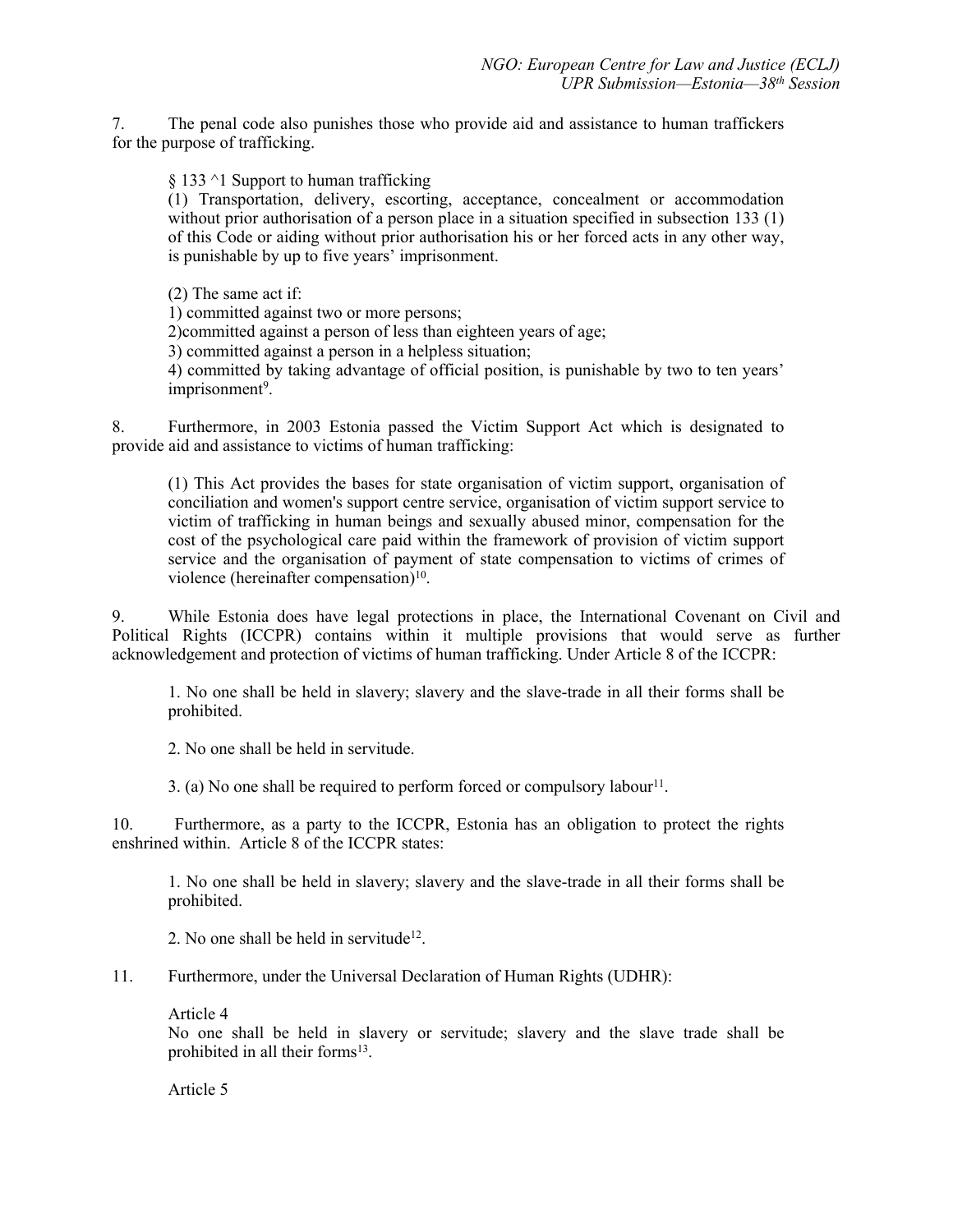No one shall be subjected to torture or cruel, inhuman or degrading treatment or punishment 14 .

12. While it is clear that Estonia has the legal measures in place to punish human trafficking, these are ultimately useless if police and border security don'<sup>t</sup> have the resources and training needed to identify instances and victims of human trafficking.

#### **Efforts to Combat Human Trafficking**

13. Estonia serves as <sup>a</sup> source, transit, and destination country for human trafficking. However, over the pas<sup>t</sup> few years Estonia is experiencing an increase in the amount for foreign individuals being trafficked into the country from nearby countries such as Ukraine, Belarus, and Moldova<sup>15</sup>..

14. The Social Insurance Agency also operates <sup>a</sup> 24/7 hotline dedicated to human trafficking<sup>16</sup>. In 2019, 496 people called the hotline up from 433 people in 2018. Of the calls made in 2019, 76 people were suspected of being exploited and officially identified 36 foreign victims which was 3 times the amount identified in 2018<sup>17</sup> .

15. In 2016, the Parliament approved changes to the Victim Support Act in order to better provide resources and aid to victims of human trafficking. Providing aid and assistance to the victims of human trafficking is an important, and often overlooked, step in combatting human trafficking. Under the amended Act:

(2) This act prescribes the persons who are entitled to victim suppor<sup>t</sup> service, women'<sup>s</sup> suppor<sup>t</sup> centre service, compensation, compensation for the cost of psychological care and state compensation payable to victims of crimes of violence, and the conditions of and procedure for application for, determination and paymen<sup>t</sup> of the specified compensations, as well as the procedure for the provision of conciliation service<sup>18</sup>.

### **Conclusion**

16. We are encouraged by the steps Estonia has taken to bring the perpetrators of human trafficking to justice as well as providing aid for the victims. However, as Estonia is increasingly becoming <sup>a</sup> destination country, resources must be pu<sup>t</sup> into securing its borders and providing resources to police to better monitor the borders and be better equipped to identify and stop human trafficking before ever entering the country. This is essential in order to catch traffickers taking foreign victims into Estonia for use in forced labour and sexual exploitation.

<sup>1</sup> *Estonia*, THE WORLD FACTBOOK (2 Oct. 2020), *available at* https://www.cia.gov/library/publications/the-worldfactbook/geos/en.html.

<sup>2</sup> *Id*.

<sup>3</sup> *Id*.

<sup>4</sup> UPR of Estonia – Second Cycle – Thematic List of Recommendations, A/HRC/32/7 – Para. 122, *available at* https://www.ohchr.org/EN/HRBodies/UPR/Pages/EEIndex.aspx.

<sup>5</sup> *Estonia "Has become <sup>a</sup> Destination Country for Human Trafficking"*, ERR.ee (18 Oct. 2019), *available at* https://news.err.ee/993454/estonia-has-become-a-destination-country-for-human-trafficking.